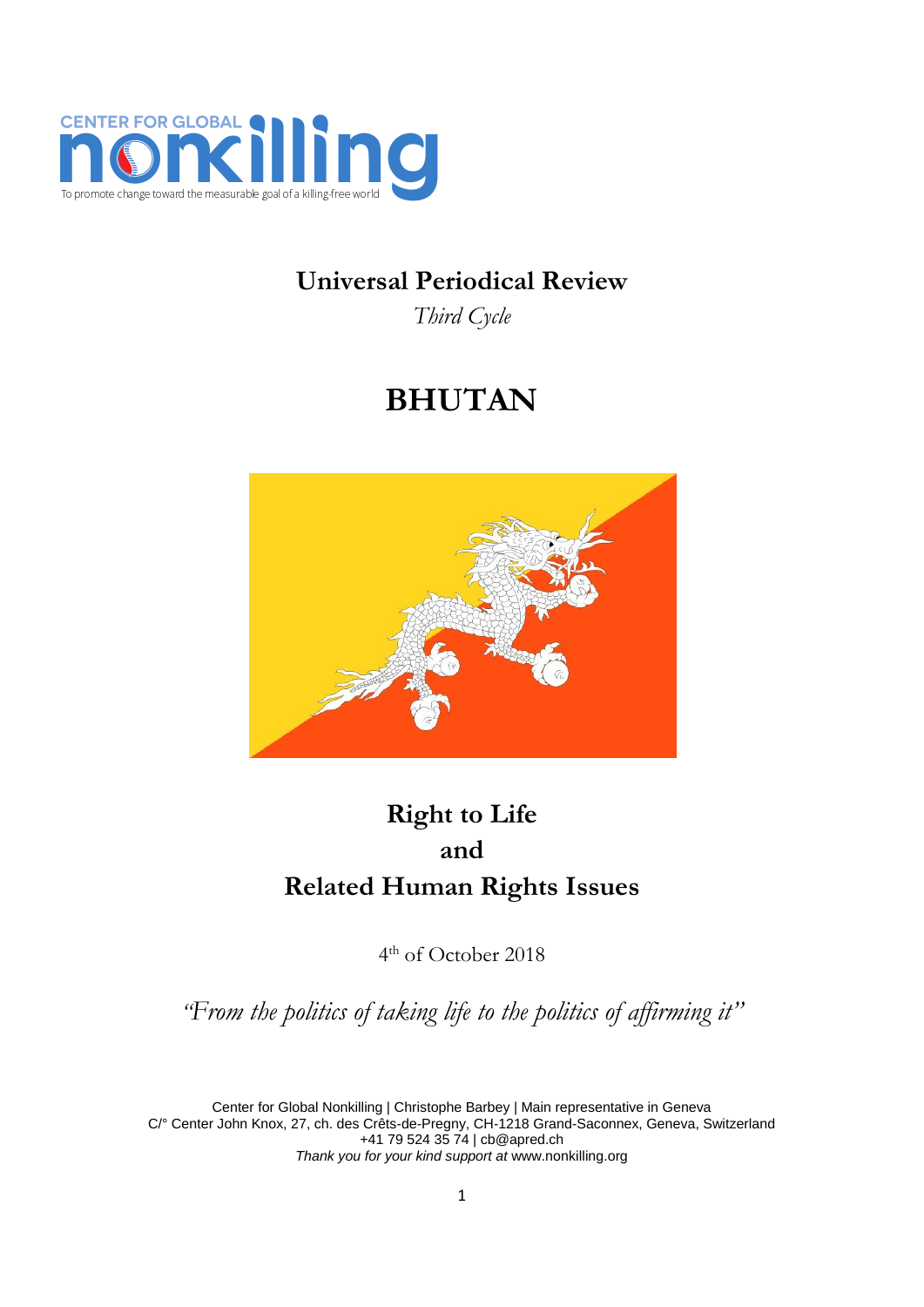## **"We understand the right to life as being the right not to be killed, but also as everyone's responsibility not to kill others"**

#### **Introduction**

The Center for Global Nonkilling has a unique mission, that is both inspirational for individuals and transformative for societies: *"To promote change toward the measurable goal of a killing-free world by means open to infinite human creativity in reverence for life".*

The Center for Global Nonkilling (CGNK) was founded by Glenn Paige (1929-2017), political science Professor and author of the book "Nonkilling Political Science", translated in numerous languages1. The book is not available in Dzonkha, but is in Nepali2. The Center is a worldwide congregation of persons, scholars and others, working at creating societies that do not kill. Valuing life in all its worthwhile dimensions is a necessary mission; please join the Center for Global Nonkilling in celebrating, enhancing and protecting life3. The Center has ECOSOC special consultative status since 2014. At each session of the UPR, CGNK makes usually one as comprehensive as possible submission and a few shorter ones focusing on specific issues4. This is a short submission, focusing mainly on international legal aspects of the right to life.

The right to life

All human rights are universal, of equal importance, indivisible, interlinked and mutually reinforcing. They arise out of our fundamental human nature, they are expressed in our feelings, grow and remain through knowledge, practice and kindness. They are needed to build lasting and prosperous, thriving and humane societies and to for each and every one of us to fulfil our personalities. They are universal values, human and legal.

They are complemented by universal and fundamental methods such as the culture of peace, prevention and precaution, peaceful settlements of disputes and non-violence. These methods are fully needed for the full respect, the common enjoyment and the achievement of all human rights.

Compared to other human rights, the right to life has four specific features:

a. If dignity can be said to be the paramount human right, as it is present when each and all human rights are fulfilled, so is the right to life present within all other human rights. Yet it can also be said that the right to life *precedes* all human rights: if life is taken all human rights are cancelled<sup>5</sup>.

Conversely, more joyful granting, giving solid ground to the right to life and to the quality and equality of life is the base needed for the peaceful progress, the proactive fulfillment and the completion of all human rights.

Center for Global Nonkilling | Christophe Barbey | Main representative in Geneva C/° Center John Knox, 27, ch. des Crêts-de-Pregny, CH-1218 Grand-Saconnex, Geneva, Switzerland +41 79 524 35 74 [| cb@apred.ch](mailto:cb@apred.ch) *Thank you for your kind support at* [www.nonkilling.org](http://www.nonkilling.org/)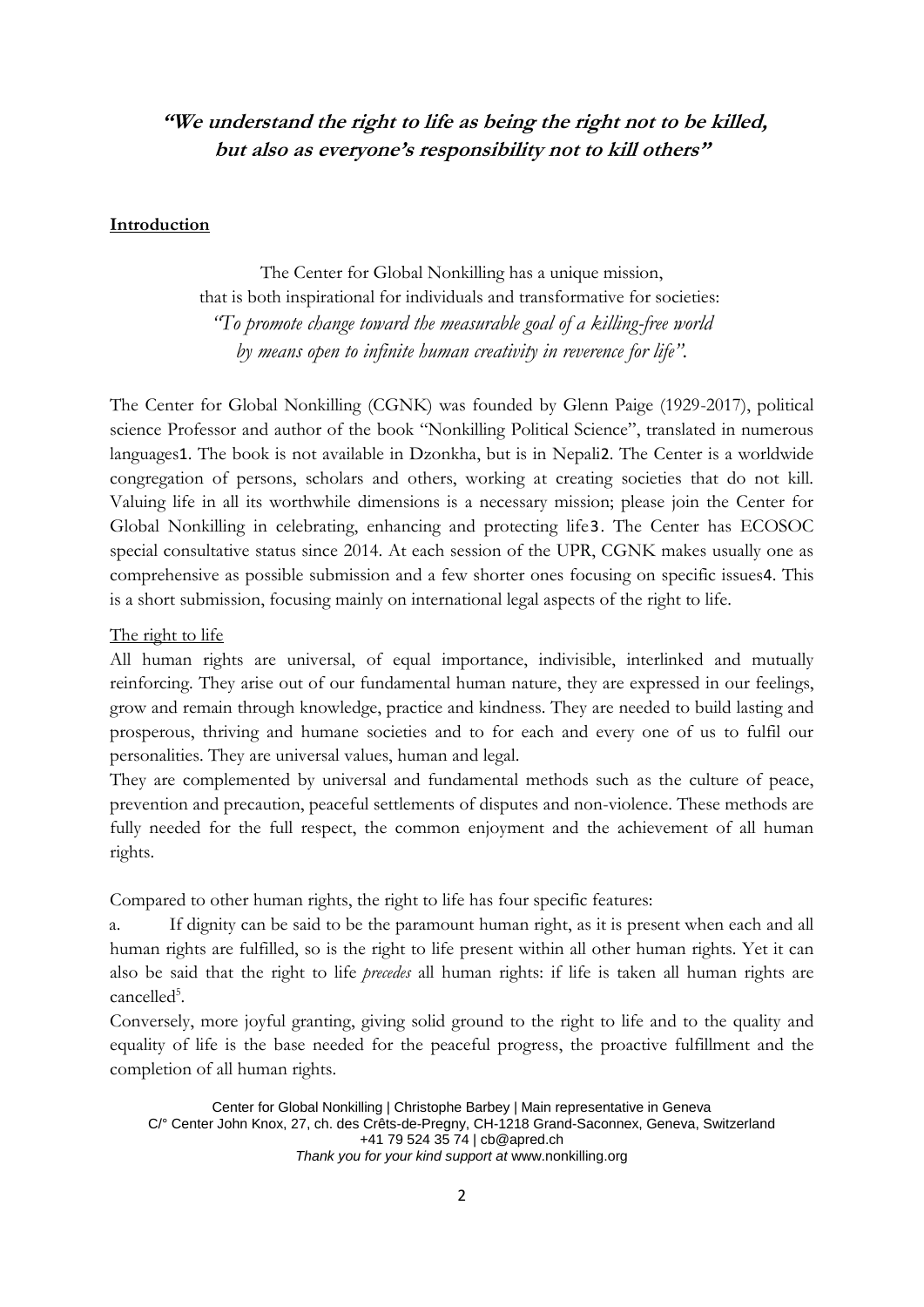b. There are no possible limitations or restrictions to the right to life: one is either alive or not. Issues pertaining to the beginning and to the end of life such as reproductive rights, abortion, suicides and euthanasia, as well as prenatal and genetic engineering should thus be dealt with in a preventive, humane and human sustainable manner, for each and all, in full dignity.

c. There is only one way to guarantee respect of, to protect the right to life: that is prevention. Once a life is lost, compensation may be due, but there are no possible reparations for that life.

d. Henceforth, the right to life is also the duty not to kill. And as such, the right to life is a fully reciprocal right granted to all and in need of being granted to all by all.

The Center for Global Nonkilling recognises no right to kill. Though not rights, three powers to kill have sometimes been legally granted, under very strict circumstances.

We do not approve or condone to theses existing powers. They should be made into what they often already are, unwanted remnants of the past. They are:

1) The use of legitimate defence by a proportionate reaction linked to a direct, serious and imminent threat, as legally required. These circumstances are a failure of prevention. If they nevertheless occur, using nonviolent means, they should never result in acts of killing or maiming. Nevertheless, whatever the result of legitimate defence may be, an independent judicial control over it is part of the rule of law.

Similarly, because it highly impacts on the rights to life and personal integrity, any *use of force* by officials or by any one, as it impedes on the *right to security*, should be avoided or highly limited. Outmost attention is to be given to prevent situations which may thereafter result in loss or losses of lives or in any type of maiming. Again, any official use of force should be monitored by an independent mechanism.

2) Death penalty, if ever permissible, is however a major and definitive breach of the right to life and numerous other human rights. More often than not, it is also considered as an inhumane, cruel and degrading treatment<sup>6</sup>. It is the worst example of respect for the right to life a State and a nation can give and thus, unworthy and lacking the necessary dignity, moral standards and exemplarity required of any authoritative power.

3) Powers of war, as conceded by humanitarian law permit, as an exception to the right to life and under certain circumstances only, the taking of the life of soldiers. Seeing peace and respect of life prevail – always – and thus nullifying this exception is one of the objectives of the Center for Global Nonkilling.

### Other human rights

All human rights are needed to fulfil a safe and happy life. However, some of them may be of more direct importance either for the full realisation of the right to life or to avoid its breaches.

The links between *human rights and peace* are progressively being developed<sup>7</sup>. The Center for Global Nonkilling attaches a special importance to the *human right to peace* as human rights can only progress and be coordinated, be reciprocally fulfilled in a peaceful environment<sup>8</sup>. Furthermore, peace and peaceful methods provide means to solve conflicts (including between

Center for Global Nonkilling | Christophe Barbey | Main representative in Geneva C/° Center John Knox, 27, ch. des Crêts-de-Pregny, CH-1218 Grand-Saconnex, Geneva, Switzerland +41 79 524 35 74 [| cb@apred.ch](mailto:cb@apred.ch)

*Thank you for your kind support at* [www.nonkilling.org](http://www.nonkilling.org/)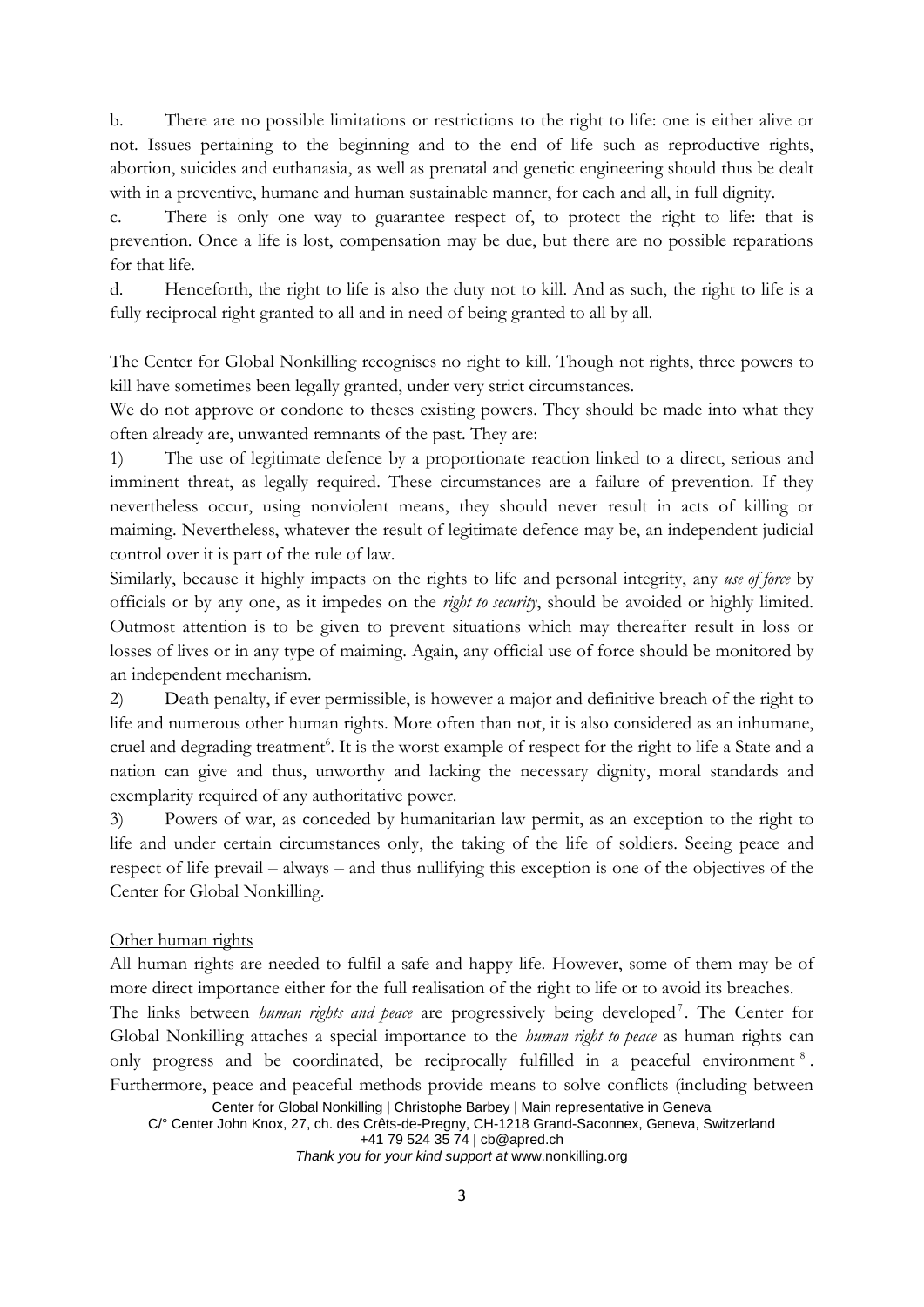competing human rights) without aggravating them and, as may be, to the advantage of all concerned in a constructive or reconstructive way. Conflicts solved peacefully make it easier to alleviate feelings with respect, to draw lessons learned from difficult situations and to design policies for future prevention and overcoming.

It is with great respect that we salute the fact that Bhutan has supported the adoption of the declaration on the right to peace<sup>9</sup>. It is time to implement it<sup>10</sup>.

The *right to participation*, including of women, youth and disabled persons is highly important as well. The more people take responsibility for their life, the more they will respect the lives of others, as of all. Further, the more people participate in the decision making, the easier it will be to achieve the Sustainable Development Goals (SDG). The right to *accurate standards of living*, including the rights to food, water and sanitation, clothing and housing, to work and social security deserve full attention too, in all circumstances. The *right to health* is an essential right for the fulfilment of the right to life and of the subsequent right to longevity. It is needed as well to achieve societies in which *human rights are all equally shared*. The *human right to a healthy natural environment*, thus sustaining humanity and life on Earth, deserves accurate protection and attention as well. The *right to happiness* or to fulfilment in reverence for life should be mentioned as:

"*Happy people breed a happy world*".

#### **Universal Periodic Review of Bhutan**

We wish a happy UPR to the people, the authorities and the country of Bhutan.

#### **The international human rights constitution**

The following legal obligations – the convention on the prevention and punishment of the crime of *genocide*, the covenant on *civil and political rights* and its optional protocol on the *abolition of the death penalty,* and the convention on *enforced disappearances* – are, within the human rights constitution (the basic human rights treaties), the ones mostly concerned with the right to life. They are the minimum international standards needed for any country to show full legal respect for life and the right to life.

National constitutions should reflect as well this legal stand in favor of life.

However, beyond legal aspects, it is consciously evident that it is the bounty of life, the ethics, the knowledge and the human best practices, strong heart feelings and our well understood instincts, our good will; it is what we offer to each other and to humanity for life, living well and living means; it is what our institutions promote and exemplify to pursue progress in dignity and to achieve a sustainable civilization on Earth and so forth it is our personal and collective commitments that give a future, a meaning and a worth to the lives we lead and live, leaving no one behind, for ourselves as for future generations.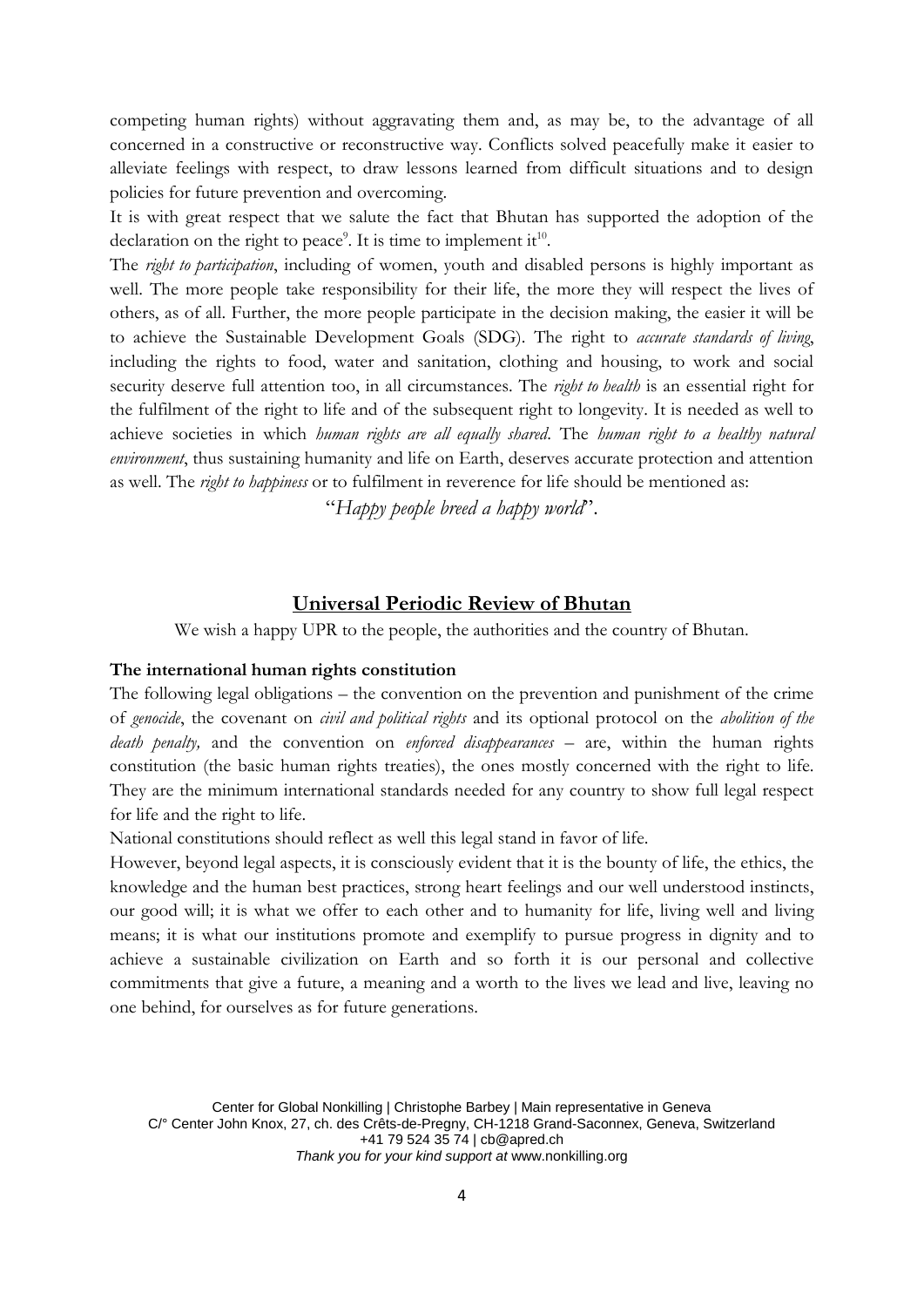#### **Prevention of genocide**

The right to live is also to duty not kill, for individuals and inasmuch for groups of people. Every person needs life and needs to be part of a social group to live, to be part of a society and to relate with its government, ideally all thriving for the good of each and all. Therefore all individuals as well as all social and political groups should be protected against genocide.

The fact that they are various minority groups in Bhutan and the fact that there may be genocidal circumstances in both neighboring regions of Assam and Rakine State in Myanmar makes the ratification of the Convention on the prevention and punishment of the crime of genocide all more valuable and urgent.

We recall, that the United Nations Special Adviser of the Secretary-General on the Prevention of Genocide has called, for the 70th anniversary of the Convention, on the 9<sup>th</sup> of December 2018 for its universal ratification<sup>11</sup>. We also recall that the Human Rights Council has adopted, without a vote at its session 37 in March this year, a resolution containing a similar call<sup>12</sup>.

Nothing in the political or strategic situation of a country can justify the absence of the needed tools for the prevention of genocide and atrocity crimes. However such a measure as the ratification of the convention may seem to be a light commitment, it is a clear sign that such crimes will never be tolerated and a head start for long term policies, as such an overall measure preceding or accompanying other measures and policies. More than not as tools and initiatives are now available for prevention<sup>13</sup>.

**I. Hereupon, we strongly urge and recommend to the authorities of Bhutan to ratify the Convention on the prevention and punishment of the crime of genocide as soon as possible.** 

#### **The international covenant on civil and political rights**

The universality of human rights implies a commitment by all States to the values and practices of the basic standards of human dignity and well-being. The covenant is almost universally ratified and in a country that has forwarded with success, including at the UN, a gross national happiness index $^{14}$ , it is urgent to see such a ratification finalized.

We also note that in its SDG voluntary report, Bhutan has mentioned that a decrease of the perception of good governance by the people, including regarding fundamental rights should "warrant close attention"<sup>15</sup>. If we compliment Bhutan for such an open statement, ratifying ICCPR would most likely help to reinstate better trust in good governance for fundamental freedom's practices.

Bhutan has accepted in the previous cycle a recommendation (Vietnam) to study the possibility of ratifying ICCPR. We hope this study has been fruitful and that the ratification will be done as soon as possible.

## **II. We will welcome the ratification of ICCPR by Bhutan and therefore strongly recommend it, at the best possible time.**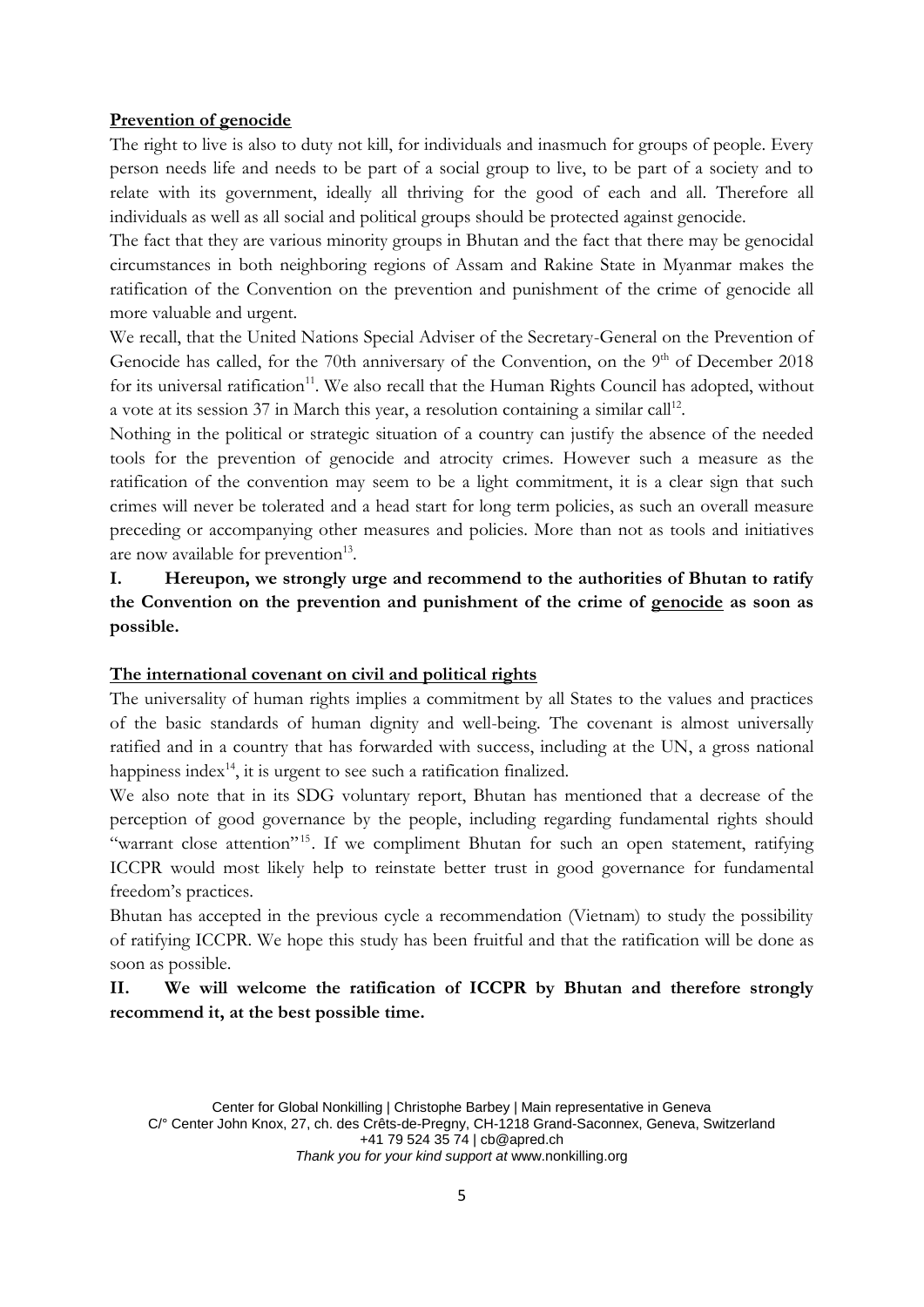#### **Abolition of the death penalty**

Thereafter, as the constitution of Bhutan already forbids capital punishment (art. 7-18), ratification of the optional protocol II of ICCPR aiming at the abolition of the death penalty should only a formality, to be done at the same time.

### **III. We strongly recommend the ratification of ICCPR OPII aiming at the abolition of the death penalty.**

#### **Illegality of enforced disappearances**

To be granted a life is also receiving a right to a presence, to a public presence before the law and to a private presence, or an acknowledgeable presence with and for one's kin.

As such enforced disappearances violate numerous human rights, be them in law or in jus cogens. As need be, we will recall that there is an unanswered invitation of the Working Group on Enforced or Involuntary Disappearances to visit the country. There is, as know of today, an unanswered case of enforced disappearances listed by the working group<sup>16</sup>.

**IV. Henceforth, we hereby recommend to the State of Bhutan to urgently ratify the Enforced Disappearances Convention and if not yet done, to answer the allegation sent by Working Group on Enforced or Involuntary Disappearance.** 

> *Welcoming the delegation of Bhutan to Geneva, we wish to them and to all the people of Bhutan a constructive and fulfilling Universal Periodic Review.*